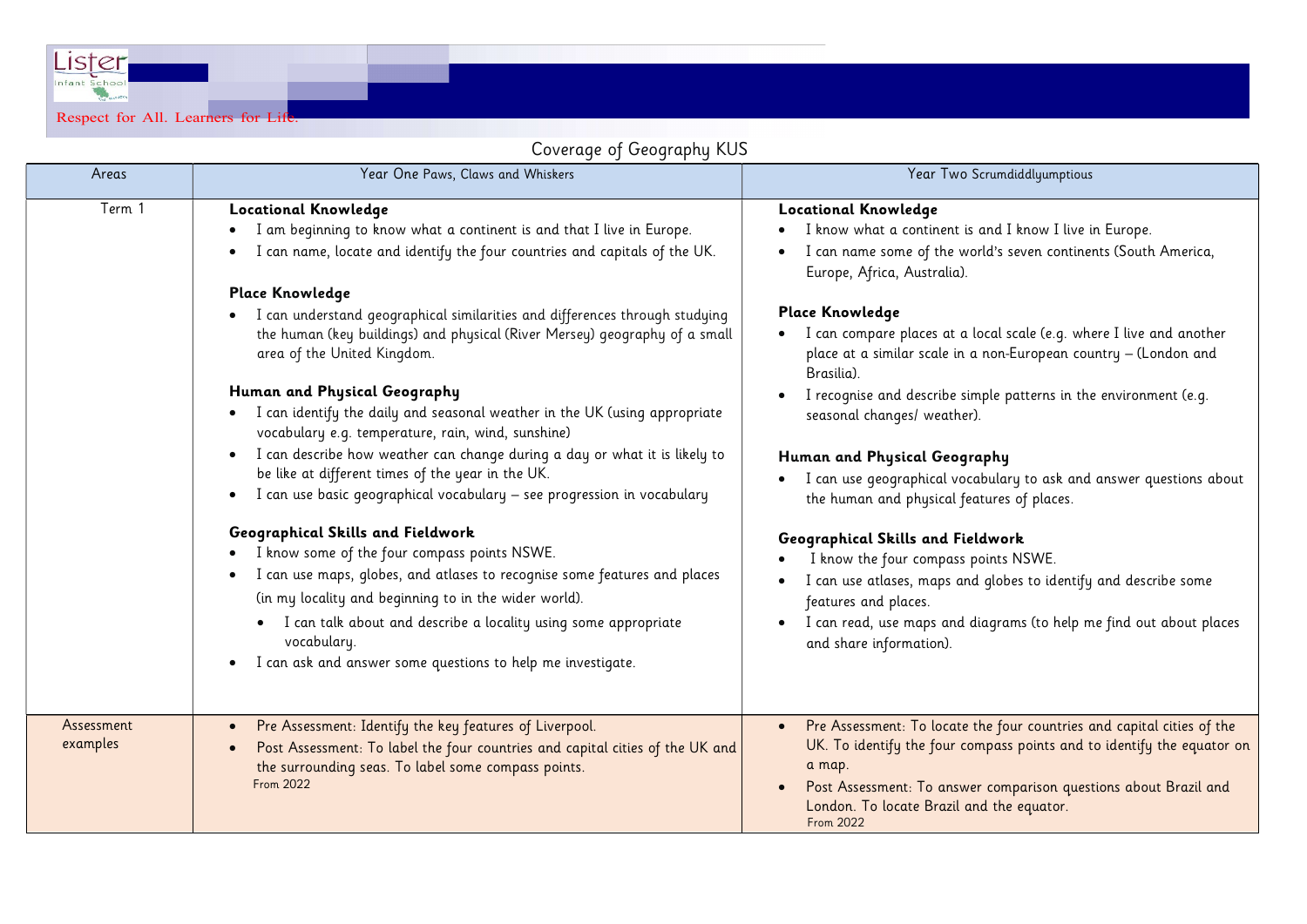|                        | Year One Street Detectives                                                                                                                                                                                                                                                                                                                                                                                                                                                                                                                                                                                                                                                                                                                                                                                                                                                                                                                                                                                                                                                                                                                                                                                                                                     | Year Two Extreme Earth                                                                                                                                                                                                                                                                                                                                                                                                                                                                                                                                                                                                                                                                                                                                                                                                                                                                                                                                                                                                                                              |
|------------------------|----------------------------------------------------------------------------------------------------------------------------------------------------------------------------------------------------------------------------------------------------------------------------------------------------------------------------------------------------------------------------------------------------------------------------------------------------------------------------------------------------------------------------------------------------------------------------------------------------------------------------------------------------------------------------------------------------------------------------------------------------------------------------------------------------------------------------------------------------------------------------------------------------------------------------------------------------------------------------------------------------------------------------------------------------------------------------------------------------------------------------------------------------------------------------------------------------------------------------------------------------------------|---------------------------------------------------------------------------------------------------------------------------------------------------------------------------------------------------------------------------------------------------------------------------------------------------------------------------------------------------------------------------------------------------------------------------------------------------------------------------------------------------------------------------------------------------------------------------------------------------------------------------------------------------------------------------------------------------------------------------------------------------------------------------------------------------------------------------------------------------------------------------------------------------------------------------------------------------------------------------------------------------------------------------------------------------------------------|
| Term 2                 | <b>Locational Knowledge</b><br>I can locate my local area on different maps of the United Kingdom.<br>I can name, locate and identify the four countries and capital cities of the UK,<br>including Liverpool.<br>I can name the surrounding seas of the UK (English Channel, Irish Sea and the<br>North Sea).<br><b>Place Knowledge</b><br>• I can talk about some of the human and physical geography of my locality<br>(Tuebrook).<br>I can talk about places in my locality that are important to me.<br>$\bullet$<br>Human and Physical Geography<br>I can talk about/ describe a locality (Tuebrook) using some appropriate<br>vocabulary (e.g. human and physical features, location, geographical<br>characteristics such as weather and what happens there).<br>Use basic geographical vocabulary - see progression in vocabulary<br>$\bullet$<br>Geographical Skills and Fieldwork<br>I know the four compass points NSEW.<br>I can use the compass directions, locational and directional language to<br>describe a short route (the recycling centre, the brook in Tuebrook).<br>I can devise a simple map with basic symbols.<br>I can make simple observations about the school and its grounds and note the<br>key human and physical features. | <b>Locational Knowledge</b><br>I know where in the world the North and South Poles and Equator are.<br>I can identify, name and locate the seven continents.<br>I can name, locate and identify the five oceans (Arctic Ocean, Southern<br>Ocean, Atlantic Ocean, Pacific Ocean and the Indian Ocean).<br><b>Place Knowledge</b><br>I can understand geographical similarities and differences through studying<br>the human and physical geography of a small area of the United Kingdom,<br>and of a small area in a contrasting place.<br>Human and Physical Geography<br>I can describe some different places near the equator and at the poles.<br>I can identify hot & cold areas of the world (using globes and atlases) in<br>relation to the Equator & North & South Poles.<br>Geographical Skills and Fieldwork<br>I know the four compass points NSWE.<br>I can use atlases, maps and globes to identify and describe some features<br>and places.<br>I can use geographical vocabulary to ask and answer questions about places<br>and give my opinion. |
| Assessment<br>examples | I can use aerial photographs and plan perspectives to recognise landmarks<br>$\bullet$<br>and basic human and physical features<br>Pre Assessment: Identify the four countries on a map and to identify the<br>compass points.<br>Post Assessment: To identify the four countries and seas of the UK on a map.                                                                                                                                                                                                                                                                                                                                                                                                                                                                                                                                                                                                                                                                                                                                                                                                                                                                                                                                                 | Pre Assessment: To label Africa, Europe, South America, Australia, the<br>Atlantic Ocean and the equator on a map, including labelling the compass<br>points NSEW.<br>Post Assessment: To label the continents (Africa, Europe, South America,                                                                                                                                                                                                                                                                                                                                                                                                                                                                                                                                                                                                                                                                                                                                                                                                                      |
|                        | To identify Liverpool on a map. To label the compass points. To sort the key<br>features of Tuebrook into human and physical features.                                                                                                                                                                                                                                                                                                                                                                                                                                                                                                                                                                                                                                                                                                                                                                                                                                                                                                                                                                                                                                                                                                                         | Australia) including the North and South Poles, and oceans on to a world<br>map.                                                                                                                                                                                                                                                                                                                                                                                                                                                                                                                                                                                                                                                                                                                                                                                                                                                                                                                                                                                    |